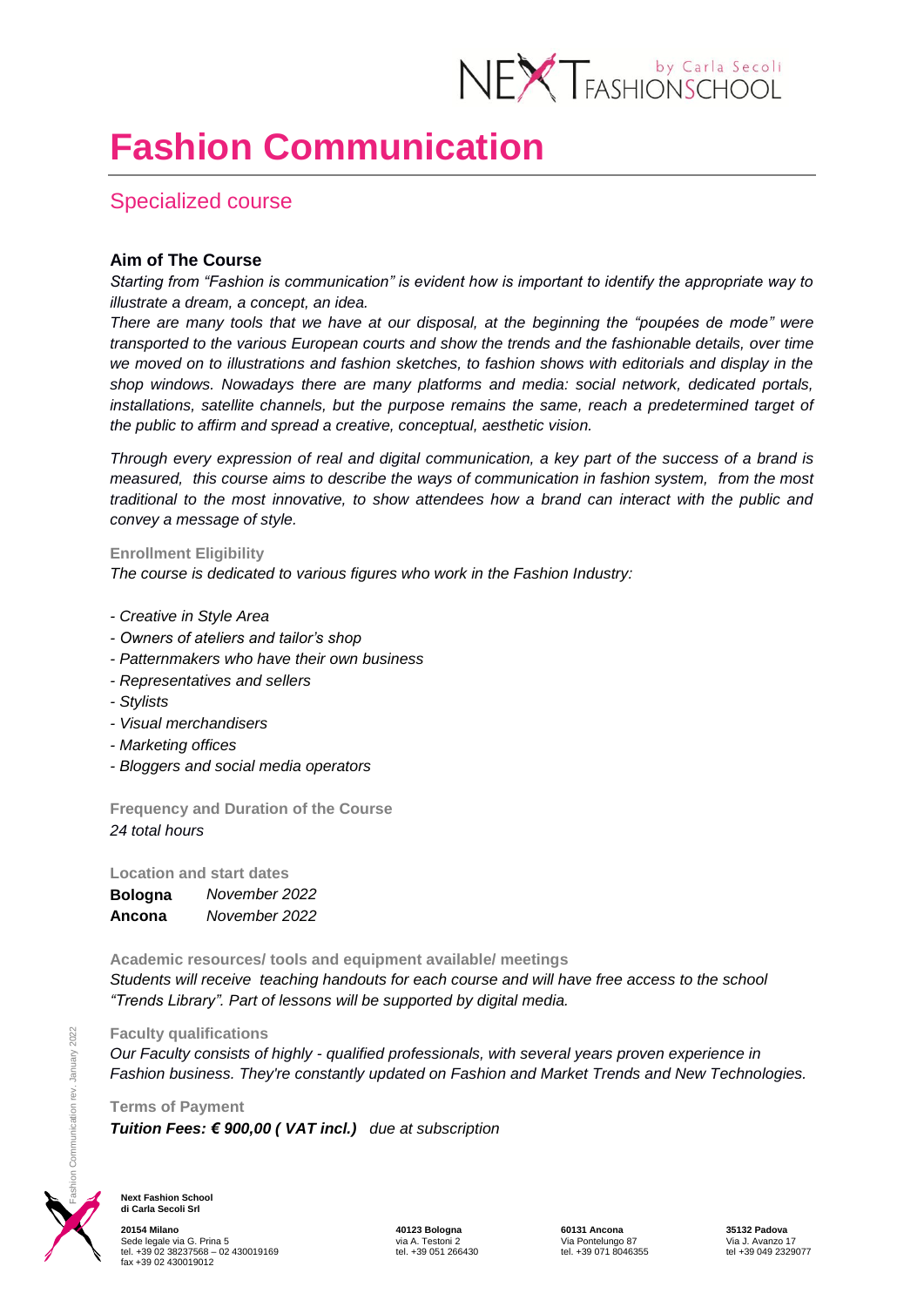

#### **ENROLLMENT PAPERS**

 *1) EU Citizens and Switzerland Citizens: a copy of Identity Card; n. 1 digital passport photo; a copy of diploma or self - certification; a copy of Social Security Number (SSN) / Tax Code. 2) NON EU Citizens: a passport copy and a Student Visa; n. 1 digital passport photo; a copy of the Social Security Number (SSN) / Tax Code.*

#### **PROGRAMME**

**What fashion is**  *Fashion vs Style; Fashion and social dynamics;* *Cool hunting*

**What a trend is**  *Trends and fads: features; Trends and social groups: connections;* *Current fashion trends*

**Who decides trends**  *From the sketch of the 17th Century to fashion illustration; Fashion journalism, past and present magazines and fashion editors;* *Stylist; How an editorial develops: step by step*

**From sprawl to catwalk: community, social network and fashion**  *Urban gangs; Consumers: attitudes and habits;* *Bloggers and igers* 

**What creativity is**  *Concept, future, energies; Creative scenarios and bureaux de style;* *Current creative scenarios and the colours inspiration* 

**Circular thinking and development of own receptive skills**  *Organization of a creative concept* 

**What a brand is**  *Brand identity and fashion; Define a brand identity;* *Revitalize a brand and the luxury brands*

**How a brand communicates**  *Trends and taboos in fashion communication; Show-rooms and window displays; fashion advertising;* *Fashion Show*

**Analysis of a case-history**  *Brand identity; Concept creative;* *Communicative strategies*



**Next Fashion School di Carla Secoli Srl**

**20154 Milano 40123 Bologna 60131 Ancona 35132 Padova** Sede legale via G. Prina 5 via A. Testoni 2 Via Pontelungo 87 Via J. Avanzo 17 tel. +39 02 38237568 – 02 430019169 tel. +39 051 266430 tel. +39 071 8046355 tel +39 049 2329077 fax +39 02 430019012